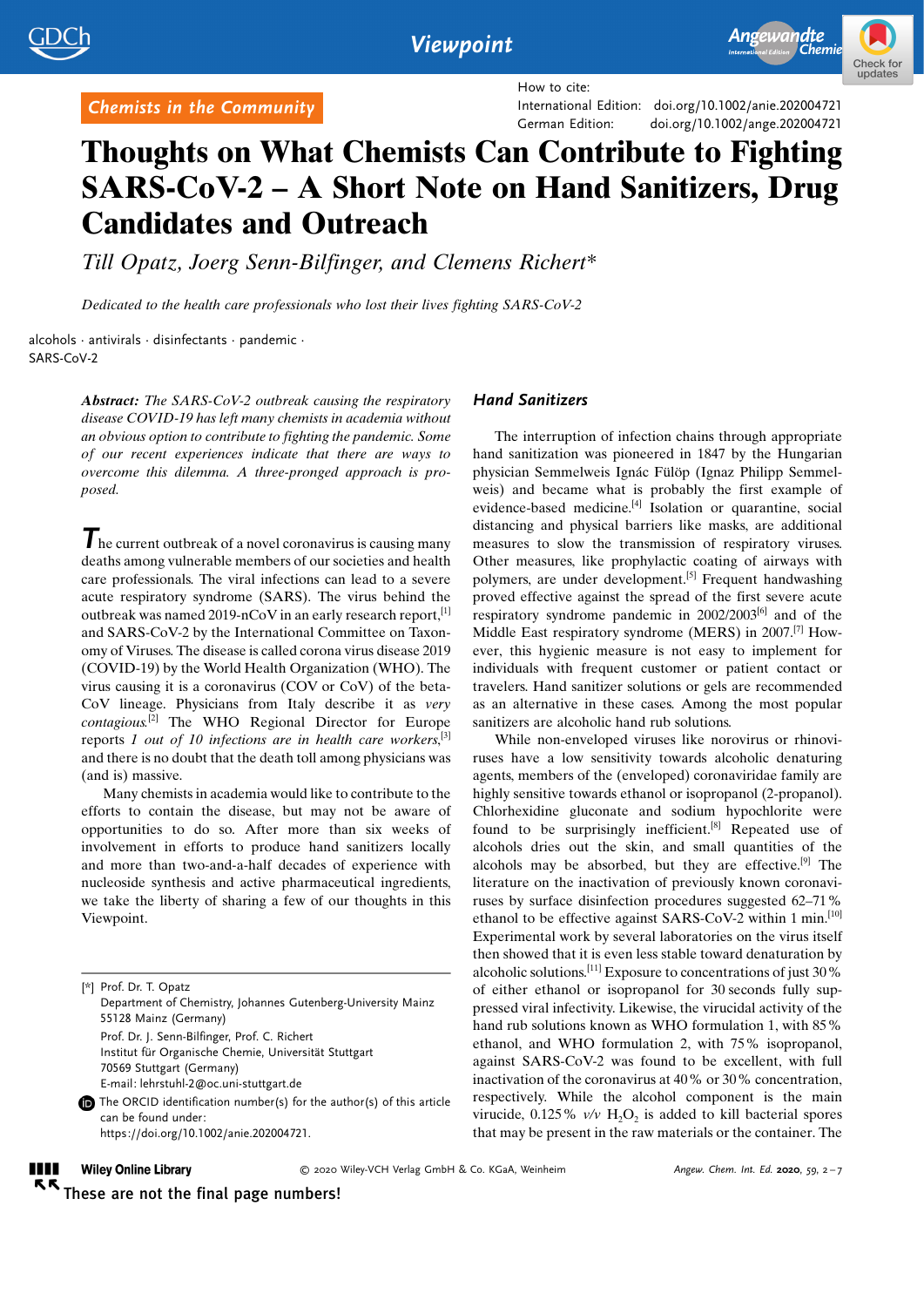addition of 1.45% v/v glycerol as a humectant improves the dermatological properties and thus the acceptance of the product.[12] For surface disinfection, the same formulation may be used, with no additives required, and surgical hand preparation may be achieved by three applications for a duration of 3–5 min.

Unfortunately, commercial sanitizer solutions containing either alcohol can be difficult to obtain in the current health crisis. We are unaware of data for other countries, but data published by the German Federal Statistical Office (Destatis) show the severity of the problem. During the week of March 2–8, 2020, sales of disinfectants were 7.5-fold higher than usual, and in the subsequent weeks, they dropped to half the normal sales, as the products were largely sold out.<sup>[13]</sup> By comparison, the increase in sales of soap reached a peak of 3.4-fold of the average and that of toilet paper just 2.1-fold of the sales averaged over the preceding six months.

Ethanol is produced on a large scale on our planet. The U.S. Renewable Fuels Association reported that 85 million metric tons were produced in 2018 worldwide.<sup>[14]</sup> The European renewable ethanol association (ePURE) stated that the production of the European Union in the same year was 4.6 million metric tons, while an additional 0.5 million tons were imported.[15] Besides minor usage by the chemical industry and food and beverages production  $(9\%$  each), the lion's share (82%) of the production was used as a fuel additive. Against the backdrop of reduced individual mobility during the crisis in most countries, it appears likely that enough (bio)ethanol should currently be available for the health sector.

Several factors appeared to contribute to the supply problems. As mentioned above, one factor was hoarding by consumers who bought unreasonable quantities of sanitizers while they were still available, quickly depleting what pharmacies and drug stores had in stock. Furthermore, the supply chain was partially disrupted. While truckloads of ethanol were available in Europe, the logistics of getting trucks to sites that can fill 200 L drums became more challenging due to closed or tightly controlled borders. Drums of this size then had to be transported to facilities that can either produce sanitizers or fill the smaller containers commonly used by pharmacists. Furthermore, the containers used in medical practices, as well as the dispensers used by physicians, health care workers, and consumers, became ever more difficult to obtain, prompting unconventional measures, such as refills.

On March 4, the Bundesanstalt für Arbeitsschutz und Arbeitsmedizin (BAuA), $^{[16]}$  the relevant regulatory body in Germany, issued a decree that allowed pharmacies to produce hand sanitizer solutions locally. The decree and its update of March 6 confirmed that aqueous solutions of ethanol do not require regulatory approval to be produced for sale as biocidical agents. The first decree also explicitly mentioned aqueous 2-propanol (70%) and WHO formulation 2 as biocidal agents for hand hygiene.

Unfortunately, medical grade alcohol as a starting material for the local production of disinfectant solutions, including hand rub formulations, was largely sold out in Germany in the second week of March. The usual suppliers of pharmacists

typically gave delivery times of several weeks at the peak of the supply crunch. This left technical grade ethanol or isopropanol of unknown purity as the only available starting material for the preparation of hand rub formulations. Without analysis, this source was considered problematic by many. Solving the analytical problem is where organic chemists in academia were able to contribute.

The BAUA decree mentions a purity of 99%  $(w/w)$  or 99.22%  $(v/v)$  for isopropanol to be in accordance with EU law. The WHO guideline states that analysis should be made when an analysis certificate is not available to verify the alcohol concentration and to adjust the volume used to obtain the final recommended concentration. What local pharmacists use for quality control and what the WHO guideline mentions is an alcoholmeter that measures the density of the liquid, but does not provide information on its chemical composition. Gas chromatography is mentioned in the WHO guideline for higher level quality control, but this option is largely unavailable to pharmacists in the field.

We and others then analyzed technical grade isopropanol and ethanol by  ${}^{1}H$  NMR spectroscopy. A 1% solution of either alcohol in CDCl<sub>3</sub> gave well-resolved spectra with excellent signal-to-noise ratio, showing minimal levels of impurities. For isopropanol, acetone was detected as the most prominent trace impurity by spiking with authentic material. Due to its low toxicity and its traditional use in nail polish remover, this impurity was considered unproblematic for hand rubs, and the purity of our technical grade isopropanol was declared sufficient for producing hand sanitizer locally together with a collaborating pharmacist. As a consequence, substantial supplies of the alcohol could be freed up for local production quickly. As of mid April, over 2 metric tons of WHO formulation 2 have been delivered to physicians in the State of Baden-Württemberg.

### Antiviral Therapy

Another area where chemists may contribute is the development of antiviral drugs. Small molecule drugs have been game changers in the fight against other viruses. Among them are AZT (ZDV, Zidovudin, Retrovir), $[17]$  a nucleoside reverse transcriptase inhibitor and the first compound approved to treat AIDS. Another break-through antiviral drug is sofosbuvir  $(1, \text{trade name Sovaldi})$  shown in Figure  $1,$ <sup>[18]</sup> an inhibitor of the RNA-dependent RNA polymerase of hepatitis C virus (HCV) that is able to cure patients of the vicious disease caused by this virus. Like SARS-CoV-2, HCV is an enveloped, single-stranded, positive-sense RNA virus.

While SARS-CoV-2 is commonly described as a "novel" virus, genetically, it is closely related to the SARS coronavirus (SARS-CoV or SARS-CoV-1).[1] The RNA-dependent RNA polymerase (RdRp) is 96% homologous for the two viruses. This polymerase is a prime target for antiviral therapy, as human cells do not contain such an enzyme that copies RNA sequences into RNA. Two other drug targets are the main proteinase (3CL<sup>pro</sup>) and the spike protein of the viral envelope, with a much lower level of sequence identity. A review of this and the avenues it offers for drug intervention

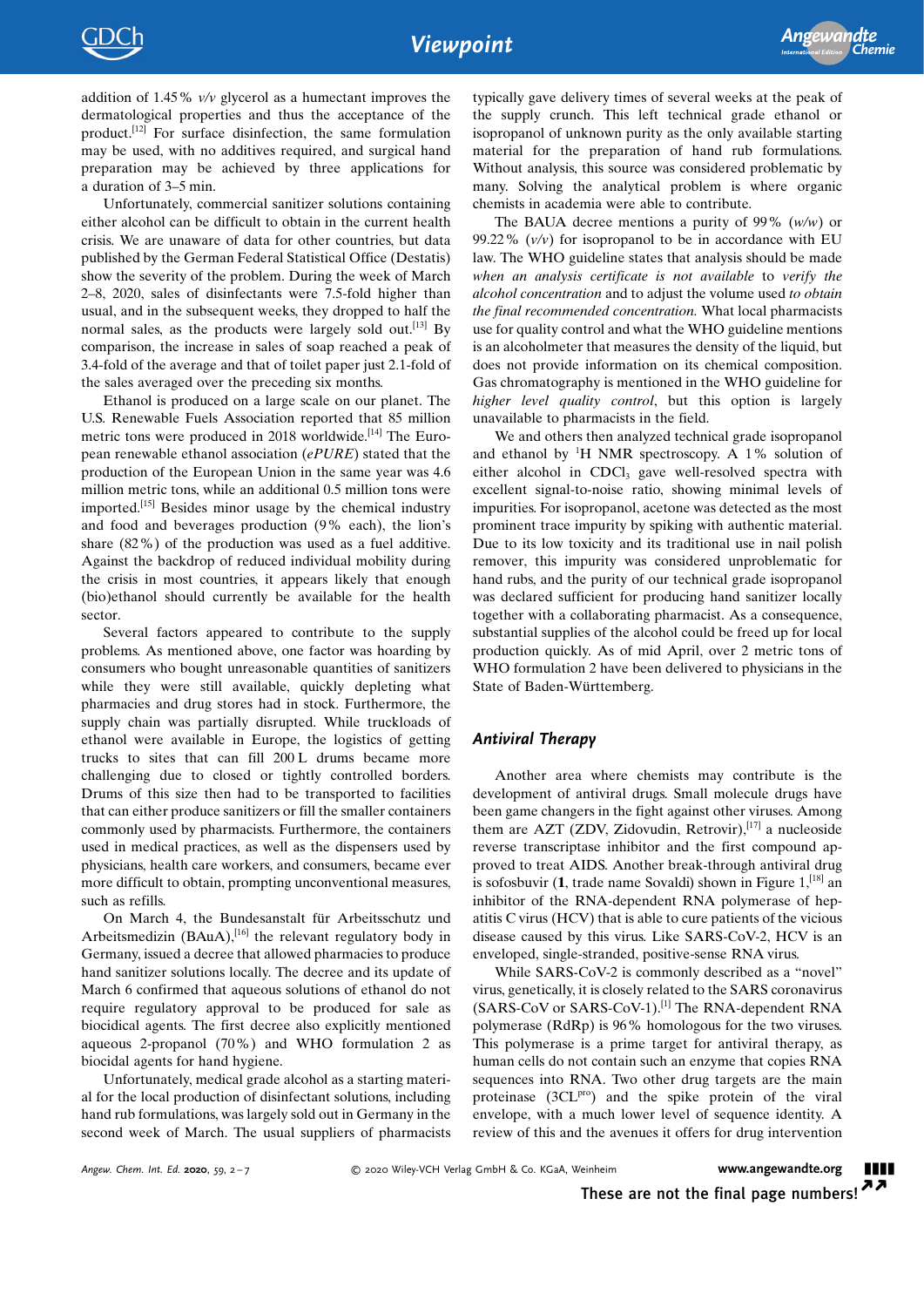

Figure 1. The structures of sofosbuvir (1) and remdesivir (2).

can be found in a recent paper by Liu and colleagues.[19] In this context, it is worth mentioning that opportunities for therapy were identified for SARS-CoV-1 more than 15 years ago.<sup>[20–22]</sup> Another betacoronavirus that is related to SARS-CoV-2 is the virus causing MERS. Again, this virus has been studied in detail, and options for therapeutic intervention have been identified.<sup>[23,24]</sup>

Successful RNA polymerase inhibitors, such as sofosbuvir,[18] work by incorporating modified nucleosides into the viral genome that halt viral replication. This approach has been very successful in the treatment of hepatitis C, which can be cured within a short treatment period. The drug sofosbuvir is a phosphoramidate prodrug or ProTide, a type of compound pioneered by Chris McGuigan.[25] It is metabolized in the liver in several steps into its active triphosphate form, which is recognized and incorporated as an analog of uridine-5'-triphosphate by the hepatitis-C virus polymerase. One of the frontrunner drug candidates for the treatment of COVID-19, remdesivir  $(2)$ , is a similar prodrug construct. It is a  $C$ nucleoside mimic of adenosine monophosphate[26] in ProTide phenyl phosphoramidate form. Remdesivir was developed by Gilead Sciences to combat Ebola and related filoviruses, but did not have sufficient activity against these targets. In 2017, it was shown in vitro and in animals that it can inhibit MERS- $CoV$  and SARS-CoV-1 replication.<sup>[27]</sup> In the replication processes, remdesivir, in its triphosphate form, competes with its natural counterpart, adenosine-triphosphate (ATP), inducing RNA chain termination.

Based on the high sequence similarity between SARS-CoV-1 and the causal agent of the COVID-19 pandemic, homology modeling was used to predict the 3D structures of the RdRp and other important viral proteins of the latter. Out of the more than 20 viral proteins encoded in the SARS-CoV-2 genome, proteases 3CL<sup>pro</sup>, mentioned above, and PL<sup>pro</sup> represent potential targets for antiviral drugs. The 3-chymotrypsin-like protease (3CL<sup>pro</sup>) of SARS-CoV-2 differs in only 12 out its 306 amino acid residues from its ortholog in SARS-CoV-1. Its structure was quickly predicted in silico and this was used for the virtual docking of a collection of 7173 commercial drugs in the search for candidates for drug repurposing.[28] Among the top-scoring candidates, for which the highest binding affinities were predicted, were the two antivirals velpatasvir and ledipasvir. Both compounds are FDA-approved inhibitors of the NS5A protein of the hepatitis C virus, but so far, the predicted action against the SARS-CoV-2 3CL<sup>pro</sup> has not been confirmed experimentally. A similar approach on the same enzyme was employed by another team, and led to different candidate structures,[29] while a team from China and Saudi Arabia chose to identify phytochemicals as potential inhibitors in similar fashion using in silico methods.[30] While modeling is fast, it does not produce a new drug, and experimental work is needed to validate those predictions. A recent crystal structure of  $3CL^{pro}$ , also referred to as M<sup>pro</sup>, complexed with an  $\alpha$ ketoamide inhibitor shows how quickly encouraging results can be obtained experimentally.[31] A crystal structure of the RdRp of SARS-CoV-2 has also been published in the last few days.[32]

One of the most detailed theoretical studies thus far used homology modeling on 19 different SARS-CoV-proteins and on the human ACE2 receptor protein, the putative molecular entry vehicle for the virus into human cells, for virtual drug screening.<sup>[33]</sup> For each viral protein and for the ACE2 receptor, several drugs or natural products were identified as potential binders. Notably, remdesivir was also found to bind to the RdRp enzyme of SARS-CoV-2 in silico. Experimentally, activity against SARS-CoV-2 was also demonstrated in vitro.[34] In the same experimental study, antiviral activity was found for the antimalarial drug chloroquine, which is unlikely to act on either RdRp or proteases. Chloroquine and hydroxychloroquine[35] act on several targets and can have severe side effects. Their anti-inflammatory effect may reduce the level of pro-inflammatory cytokine IL-6, mobilized by the immune system of COVID-19 patients in order to kill infected cells before too many copies of the virus are made. Sometimes this defense mechanism overreacts, resulting in a life-threatening condition.[36] Both remdesivir and chloroquine, are currently among the compounds undergoing clinical trials with COVID-19 patients.

The synthesis of compounds like remdesivir is far from trivial, though, not least because the amino acid ester and aryloxy group make the phosphorus of the phosphoramidate a stereogenic center. Synthesizing chiral phosphoramidates of this level of complexity is a synthetic challenge,  $[37]$  and so is the synthesis of other drug candidates for treating the virus that will be identified by homology modeling and targetbased virtual ligand screening or conventional medicinal chemistry approaches. Developing efficient syntheses for such compounds and making them available to laboratories that test them is a second opportunity for chemists who wish to contribute to fighting SARS-CoV-2.

#### **Outreach**

There is a third opportunity for chemists in the current crisis: reaching out to others through our scientific societies. When a virus spreads and employees stay home, running an efficient operation becomes difficult. As soon as an employee gets infected and obtains a positive test result, entire divisions may be shut down to prevent the spreading of the virus. Colleagues in quarantine must be provided with food and other supplies, and homeschooling ties up significant resour-

[www.angewandte.org](http://www.angewandte.org)  $\blacksquare$  $\kappa$ 

© 2020 Wiley-VCH Verlag GmbH & Co. KGaA, Weinheim Angew. Chem. Int. Ed. 2020, 59, 2-7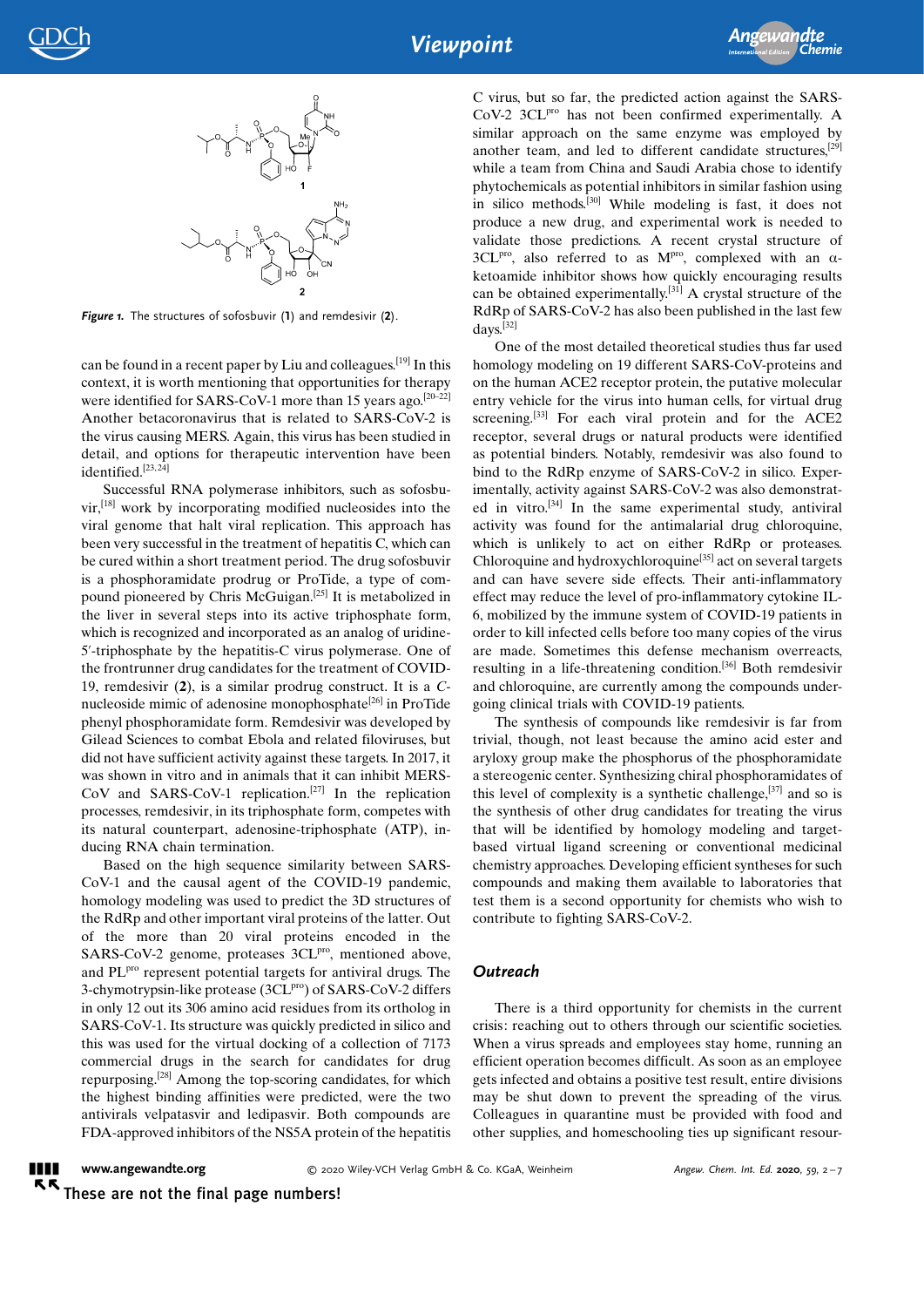ces. As a consequence, many members of our societies are experiencing unprecedented levels of stress or are too overwhelmed by emails and calls to remain fully operational. This problem affects the supply chain from drivers to executives, but it is not limited to logistics and production. It also affects authorities. The apparent suicide of Dr. Thomas Schäfer, the minister of finance of the German State of Hesse, is a tragic example of what can happen to those put under ever increasing pressure in the current pandemic. Trying to spread useful information through governmental channels can thus add to the stress level of administrators.

We feel that the network our scientific societies, such as the German Chemical Society (GDCh), offer can and should be used to reach out to each other. Social media can be very useful, but are also the source of unfiltered anger and accusations. Emails to a select group of colleagues, such as the members of the Liebig-Vereinigung, the organic division of the GDCh, well maintained and checked by the officers of the society, can be a way to disseminate information that does not suffer from said disadvantages. Another option is posting useful information on the newly installed corona webpage of the GDCh.[38]

Chemists have contributed very significantly already, not least by synthesizing the necessary amounts of primers and dNTP's for test kits, but there are countless challenges that lie ahead. Broader testing for viral infections,[39] as well as serological testing to confirm immunity, a task that proved difficult, even for the relatively confined MERS outbreak, $[40, 41]$  is just one of them. Improving the social acceptance of face masks in some Western countries,[42] and producing such masks in sufficient quantities, is another.

Whether it is instructions for producing buffers required for test kits, or simple face masks for protection against infectious droplets, useful information can be shared. The same is true for funding opportunities or legal issues that affect society members. Chemists are resourceful people, and scientific societies are exceptionally experienced in sorting through information submitted to their journals. Here lies a third opportunity for chemists to contribute.

When we almost ran out of isopropanol for our hand sanitizer solutions, a non-public email call led to a company in the area offering larger quantities of the solvent. The company was willing to offer it well below its current inflated market price, and our university was willing to support us with logistics and the free use of facilities. At the end of a busy day, one of the clinical pharmacologists who helped with the local production of WHO formulation 2 looked at our less than attractive facility and said: "There is still an important role for good old chemistry in our society."

#### Acknowledgements

We thank R. Linderer, S. Mahmutovic, M. Bechthold, H. Griesser, D. Göhringer, D. Zeidler, P. Seckler, M. Landa, O. Doppleb, O. Bernhard, E. Wuckert, T. Göckler, R. Larosa, N. Metke, W. Ressel, M. Rannenberg, M. Dellian, W. Koch, R. O. F. Scharr, and B. Schittenhelm for supporting our efforts to produce hand sanitizers and improvised face masks, and M. Egli for sharing information on polymerase structures.

### Conflict of interest

The authors declare no conflict of interest.

- [1] J. F.-W. Chan, K.-H. Kok, Z. Zhu, H. Chu, K. K.-W. To, S. Yuan, K.-Y. Yuen, [Emerging Microbes Infect.](https://doi.org/10.1080/22221751.2020.1719902) 2020, 9, 221.
- [2] M. Nacoti, A. Ciocca, A. Giupponi, P. Brambillasca, F. Lussana, M. Pisano, G. Goisis, D. Bonacina, F. Fazzi, R. Naspro, L. Longhi, M. Cereda, C. Montaguti, NEJM Catalyst 2020, [https://](https://catalyst.nejm.org/doi/full/ 10.1056/CAT.20.0080) [catalyst.nejm.org/doi/full/ 10.1056/CAT.20.0080](https://catalyst.nejm.org/doi/full/ 10.1056/CAT.20.0080).
- [3] World Health Organization, [http://www.euro.who.int/en/media](http://www.euro.who.int/en/media-centre/sections/statements/2020/statement-physical-and-mental-health-key-to-resilience-during-covid-19-pandemic)[centre/sections/statements/2020/statement-physical-and-mental](http://www.euro.who.int/en/media-centre/sections/statements/2020/statement-physical-and-mental-health-key-to-resilience-during-covid-19-pandemic)[health-key-to-resilience-during-covid-19-pandemic](http://www.euro.who.int/en/media-centre/sections/statements/2020/statement-physical-and-mental-health-key-to-resilience-during-covid-19-pandemic).
- [4] M. Best, D. Neuhauser, *[Qual. Saf. Health Care](https://doi.org/10.1136/qshc.2004.010918)* 2004, 13, 233.
- [5] D. L. Kyluik, T. C. Sutton, Y. Le, M. D. Scott in Progress in Molecular and Environmental Bioengineering (Ed.: A. Carpi), IntechOpen, London, 2011, pp. 167 – 190.
- [6] T. Jefferson, C. Del Mar, L. Dooley, E. Ferroni, L. A. Al-Ansary, G. A. Bawazeer, M. L. van Driel, R. Foxlee, A. Rivetti, [BMJ](https://doi.org/10.1136/bmj.b3675) 2009, 339[, b3675](https://doi.org/10.1136/bmj.b3675).
- [7] J. Yang, E.-C. Park, S. A. Lee, S. G. Lee, [Health Educ. Behav.](https://doi.org/10.1177/1090198118783829) 2019, 46[, 157.](https://doi.org/10.1177/1090198118783829)
- [8] M. Saknimit, I. Inatsuki, Y. Sugiyama, K.-i. Yagami, [Exp. Anim.](https://doi.org/10.1538/expanim1978.37.3_341) 1988, 37[, 341.](https://doi.org/10.1538/expanim1978.37.3_341)
- [9] D. W. Lachenmeier, [J. Occup. Med. Toxicol.](https://doi.org/10.1186/1745-6673-3-26) 2008, 3, 26.
- [10] G. Kampf, D. Todt, S. Pfaender, E. Steinmann, [J. Hosp. Infect.](https://doi.org/10.1016/j.jhin.2020.01.022) 2020, 104[, 246.](https://doi.org/10.1016/j.jhin.2020.01.022)
- [11] A. Kratzel, D. Todt, P. V'kovski, S. Steiner, M. L. Gultom, T. T. N. Thao, N. Ebert, M. Holwerda, J. Steinmann, D. Niemeyer, R. Dijkman, G. Kampf, C. Drosten, E. Steinmann, V. Thiel, S. Pfaender, bioRxiv preprint, 2020, [https://doi.org/10.](https://doi.org/10.1101/2020.03.10.986711) [1101/2020.03.10.986711](https://doi.org/10.1101/2020.03.10.986711).
- [12] World Health Organization, [https://www.who.int/gpsc/5may/](https://www.who.int/gpsc/5may/Guide_to_Local_Production.pdf) [Guide to Local Production.pdf.](https://www.who.int/gpsc/5may/Guide_to_Local_Production.pdf)
- [13] DESTATIS, press release No. 112 of 25 March 2020, [https://](https://www.destatis.de/EN/Press/2020/03/PE20_112_61.html) [www.destatis.de/EN/Press/2020/03/PE20 112 61.html](https://www.destatis.de/EN/Press/2020/03/PE20_112_61.html).
- [14] Renewable Fuels Association, [https://ethanolrfa.org/statistics/](https://ethanolrfa.org/statistics/annual-ethanol-production) [annual-ethanol-production.](https://ethanolrfa.org/statistics/annual-ethanol-production)
- [15] ePURE, [https://epure.org/media/1920/190828-def-data](https://epure.org/media/1920/190828-def-data-statistics-2018-infographic.pdf)[statistics-2018-infographic.pdf.](https://epure.org/media/1920/190828-def-data-statistics-2018-infographic.pdf)
- [16] Bundesanstalt für Arbeitsschutz und Arbeitsmedizin, [https://](https://www.baua.de/DE/Angebote/Aktuelles/Meldungen/2020/2020-03-04-Desinfektionsmittel.html) [www.baua.de/DE/Angebote/Aktuelles/Meldungen/2020/2020-](https://www.baua.de/DE/Angebote/Aktuelles/Meldungen/2020/2020-03-04-Desinfektionsmittel.html) [03-04-Desinfektionsmittel.html.](https://www.baua.de/DE/Angebote/Aktuelles/Meldungen/2020/2020-03-04-Desinfektionsmittel.html)
- [17] H. Mitsuya, K. J. Weinhold, P. A. Furman, M. H. St Clair, S. N. Lehrman, R. C. Gallo, D. Bolognesi, D. W. Barry, S. Broder, [Proc. Natl. Acad. Sci. USA](https://doi.org/10.1073/pnas.82.20.7096) 1985, 82, 7096.
- [18] M. J. Sofia, D. Bao, W. Chang, J. Du, D. Nagarathnam, S. Rachakonda, P. G. Reddy, B. S. Ross, P. Wang, H. R. Zhang, S. Bansal, C. Espiritu, M. Keilman, A. M. Lam, H. M. Steuer, C. Niu, M. J. Otto, P. A. Furman, [J. Med. Chem.](https://doi.org/10.1021/jm100863x) 2010, 53, 7202 – [7218](https://doi.org/10.1021/jm100863x).
- [19] J. S. Morse, T. Lalonde, S. Xu, W. R. Liu, [ChemBioChem](https://doi.org/10.1002/cbic.202000047) 2020, 21[, 730](https://doi.org/10.1002/cbic.202000047).
- [20] J. Cinatl, M. Michaelis, G. Hoever, W. Preiser, H. W. Doerr, Antiviral Res. 2005, 66, 81.
- [21] P. K. S. Chan, J. W. Tang, D. S. C. Hui, [Clin. Sci.](https://doi.org/10.1042/CS20050188) 2006, 110, 193.
- [22] B. L. Haagmans, A. D. M. E. Osterhaus, [Antiviral Res.](https://doi.org/10.1016/j.antiviral.2006.05.019) 2006, 71, [397](https://doi.org/10.1016/j.antiviral.2006.05.019).
- [23] H. Momattin, A. Y. Al-Ali, J. A. Al-Tawfiq, [Trav. Med. Infect.](https://doi.org/10.1016/j.tmaid.2019.06.012) Dis. [2019](https://doi.org/10.1016/j.tmaid.2019.06.012), 30, 9.

© 2020 Wiley-VCH Verlag GmbH & Co. KGaA, Weinheim **[www.angewandte.org](http://www.angewandte.org)** 

These are not the final page numbers!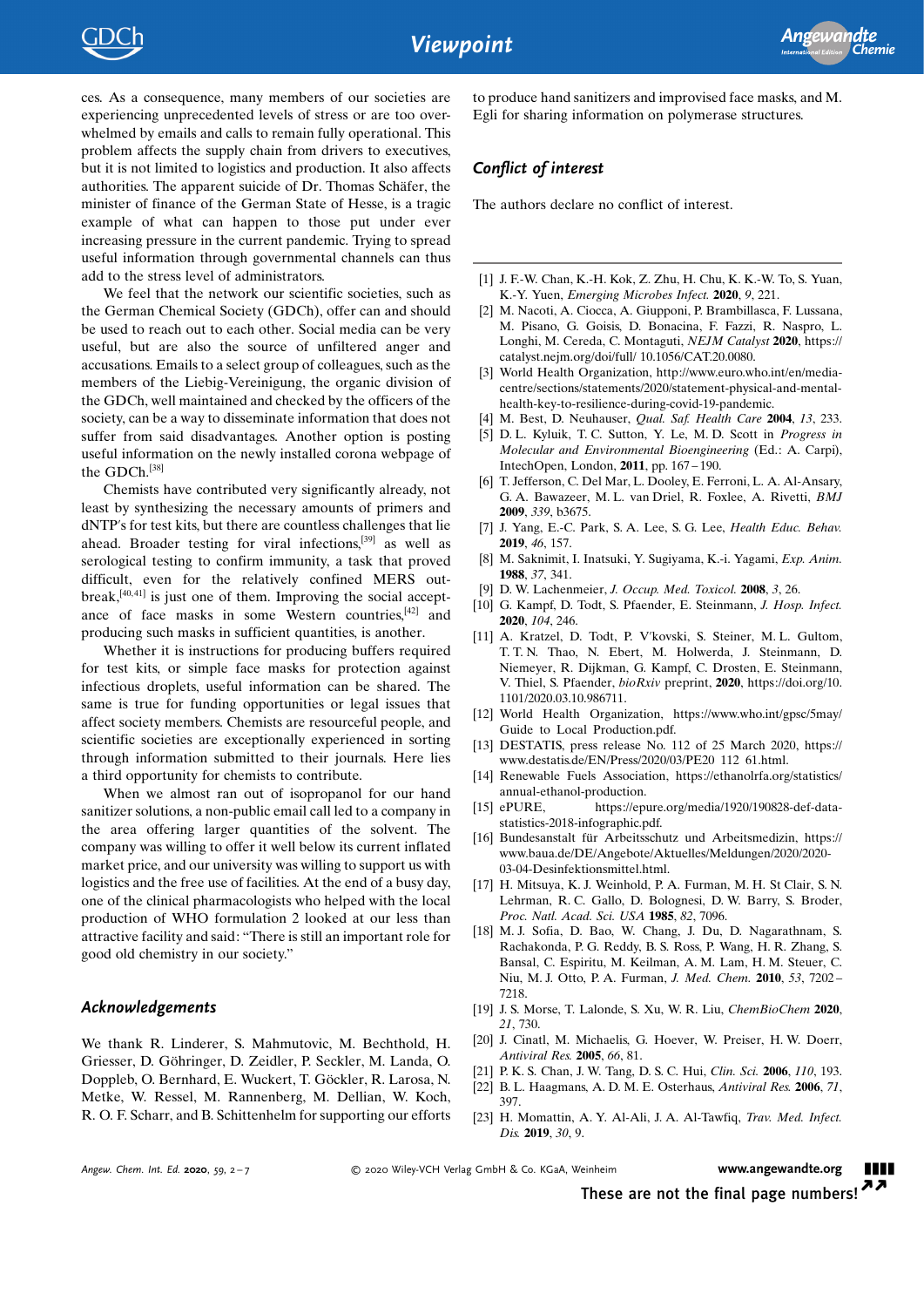

- [24] A. Zumla, J. F. W. Chan, E. I. Azhar, D. S. C. Hui, K.-Y. Yuen, [Nat. Rev. Drug Discovery](https://doi.org/10.1038/nrd.2015.37) 2016, 15, 327.
- [25] M. Slusarczyk, M. Serpi, F. Pertusati, [Antiviral Chem. Chemo](https://doi.org/10.1177/2040206618775243)ther. 2018, 26[, 2040206618775243](https://doi.org/10.1177/2040206618775243).
- [26] A. Cho, O. L. Saunders, T. Butler, L. Zhang, J. Xu, J. E. Vela, J. Y. Feng, A. S. Ray, C. U. Kim, [Bioorg. Med. Chem. Lett.](https://doi.org/10.1016/j.bmcl.2012.02.105) 2012, 22[, 2705](https://doi.org/10.1016/j.bmcl.2012.02.105).
- [27] T. P. Sheahan, A. C. Sims, R. L. Graham, V. D. Menachery, L. E. Gralinski, J. B. Case, S. R. Leist, K. Pyrc, J. Y. Feng, I. Trantcheva, R. Bannister, Y. Park, D. Babusis, M. O. Clarke, R. L. Mackman, J. E. Spahn, C. A. Palmiotti, D. Siegel, A. S. Ray, T. Cihlar, R. Jordan, M. R. Denison, R. S. Baric, [Sci. Transl.](https://doi.org/10.1126/scitranslmed.aal3653) Med. 2017, 9[, eaal3653.](https://doi.org/10.1126/scitranslmed.aal3653)
- [28] Y. Chen, C. Yiu, K. Wong, F1000Research 2020, [https://doi.org/](https://doi.org/10.12688/f1000research.22457.1) [10.12688/f1000research.22457.1.](https://doi.org/10.12688/f1000research.22457.1)
- [29] X. Liu, X.-J. Wang, [J. Genet. Genom.](https://doi.org/10.1016/j.jgg.2020.02.001) 2020, 47, 119 121.
- [30] M. T. ul Qamar, S. M. Alqahtani, M. A. Alamri, L.-L. Chen, J. Pharm. Anal. 2020, [https://doi.org/10.1016/j.jpha.2020.03.009.](https://doi.org/10.1016/j.jpha.2020.03.009)
- [31] L. Zhang, D. Lin, X. Sun, U. Curth, C. Drosten, L. Sauerhering, S. Becker, K. Rox, R. Hilgenfeld, Science 2020, 368, 409 – 412.
- [32] Y. Gao, L. Yan, Y. Huang, F. Liu, Y. Zhao, L. Cao, T. Wang, Q. Sun, Z. Ming, L. Zhang, J. Ge, L. Zheng, Y. Zhang, H. Wang, Y. Zhu, C. Zhu, T. Hu, T. Hua, B. Zhang, X. Yang, J. Li, H. Yang, Z. Liu, W. Xu, L. W. Guddat, Q. Wang, Z. Lou, Z. Rao, Science 2020, [https://doi.org/10.1126/science.abb7498.](https://doi.org/10.1126/science.abb7498)
- [33] C. Wu, Y. Liu, Y. Yang, P. Zhang, W. Zhong, Y. Wang, Q. Wang, Y. Xu, M. Li, X. Li, M. Zheng, L. Chen, H. Li, Acta Pharm. Sinica B 2020,<https://doi.org/10.1016/j.apsb.2020.02.008>.
- [34] M. Wang, R. Cao, L. Zhang, X. Yang, J. Liu, M. Xu, Z. Shi, Z. Hu, W. Zhong, G. Xiao, [Cell Res.](https://doi.org/10.1038/s41422-020-0282-0) 2020, 30, 269.
- [35] J. Liu, R. Cao, M. Xu, X. Wang, H. Zhang, H. Hu, Y. Li, Z. Hu, W. Zhong, M. Wang, Cell Discovery 2020, 6, 16.
- [36] P. Conti, G. Ronconi, A. Caraffa, C. E. Gallenga, R. Ross, I. Frydas, S. K. Kritas, J. Biol. Regul. Homeost. Agents. 2020, 34, [https://doi.org/10.23812/CONTI-E.](https://doi.org/10.23812/CONTI-E)
- [37] E. Cini, G. Barreca, L. Carcone, F. Manetti, M. Rasparini, M. Taddei, [Eur. J. Org. Chem.](https://doi.org/10.1002/ejoc.201800158) 2018, 2622.
- [38] [www.gdch.de/corona](http://www.gdch.de/corona).
- [39] J. B. Mahony, A. Petrich, M. Smieja, [Crit. Rev. Clin. Lab. Sci.](https://doi.org/10.3109/10408363.2011.640976) 2011, 48[, 217.](https://doi.org/10.3109/10408363.2011.640976)
- [40] J. F. W. Chan, S. Sridhar, C. C. Y. Yip, S. K. P. Lau, P. C. Y. Woo, [J. Microbiol.](https://doi.org/10.1007/s12275-017-7026-y) 2017, 55, 172.
- [41] R. A. Al Kahlout, G. K. Nasrallah, E. A. Farag, L. Wang, E. Lattwein, M. A. Müller, M. E. El Zowalaty, H. E. Al Romaihi, B. S. Graham, A. A. Al Thani, H. M. Yassine, J. Immunol. Res. 2019, 1386740.
- [42] S. Feng, C. Shen, N. Xia, W. Song, M. Fan, B. J. Cowling, Lancet Respir. Med. 2020, [https://doi.org/10.1016/S2213-2600\(20\)30134-](https://doi.org/10.1016/S2213-2600(20)30134-X) [X](https://doi.org/10.1016/S2213-2600(20)30134-X).

Manuscript received: March 31, 2020 Version of record online: April 24, 2020

[www.angewandte.org](http://www.angewandte.org)  $\blacksquare$  $\kappa$ 

© 2020 Wiley-VCH Verlag GmbH & Co. KGaA, Weinheim Angew. Chem. Int. Ed. 2020, 59, 2-7